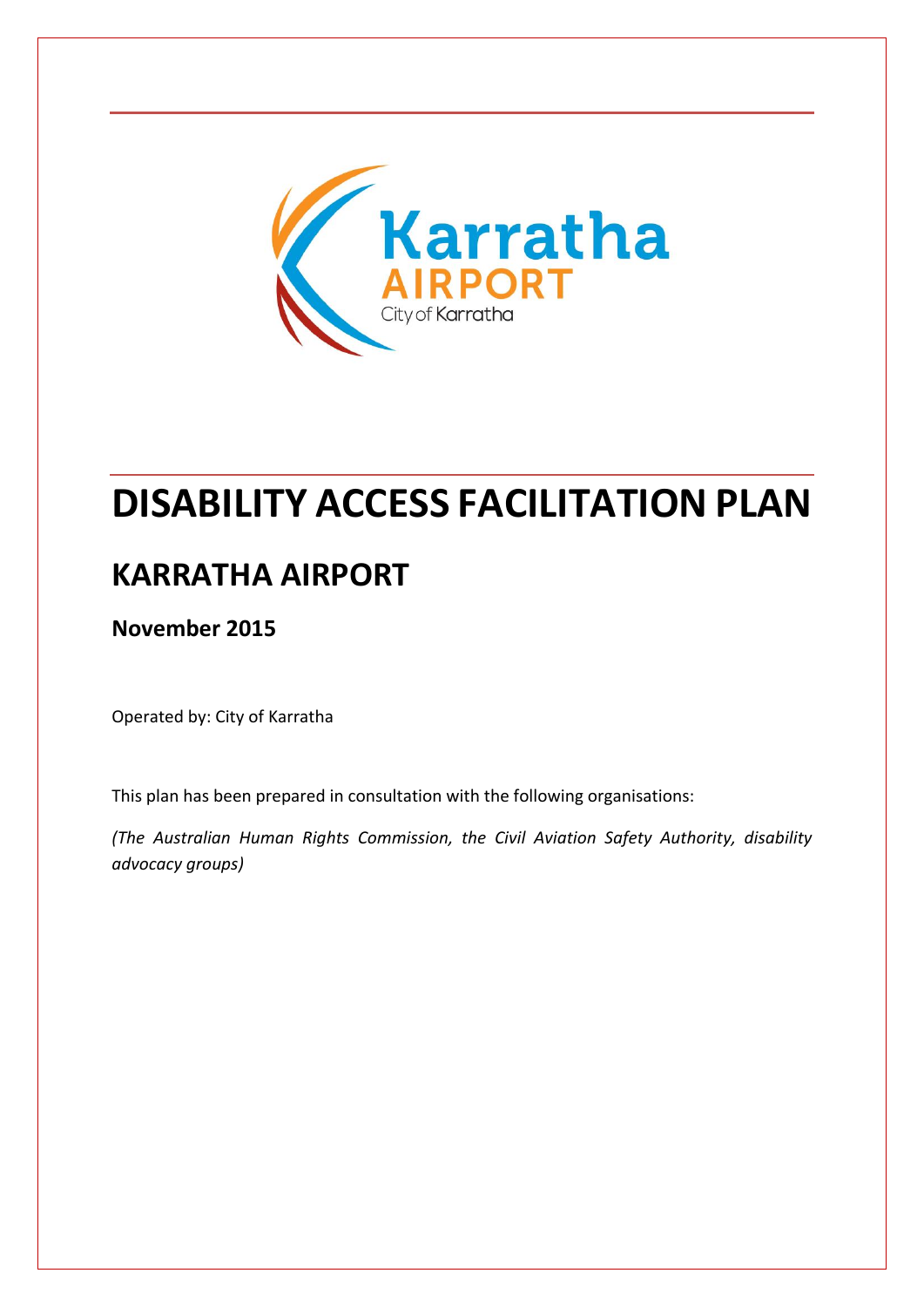## TABLE OF CONTENTS

| 3. |  |  |
|----|--|--|
| 4. |  |  |
| 5. |  |  |
| 6. |  |  |
| 7. |  |  |
| 8. |  |  |
|    |  |  |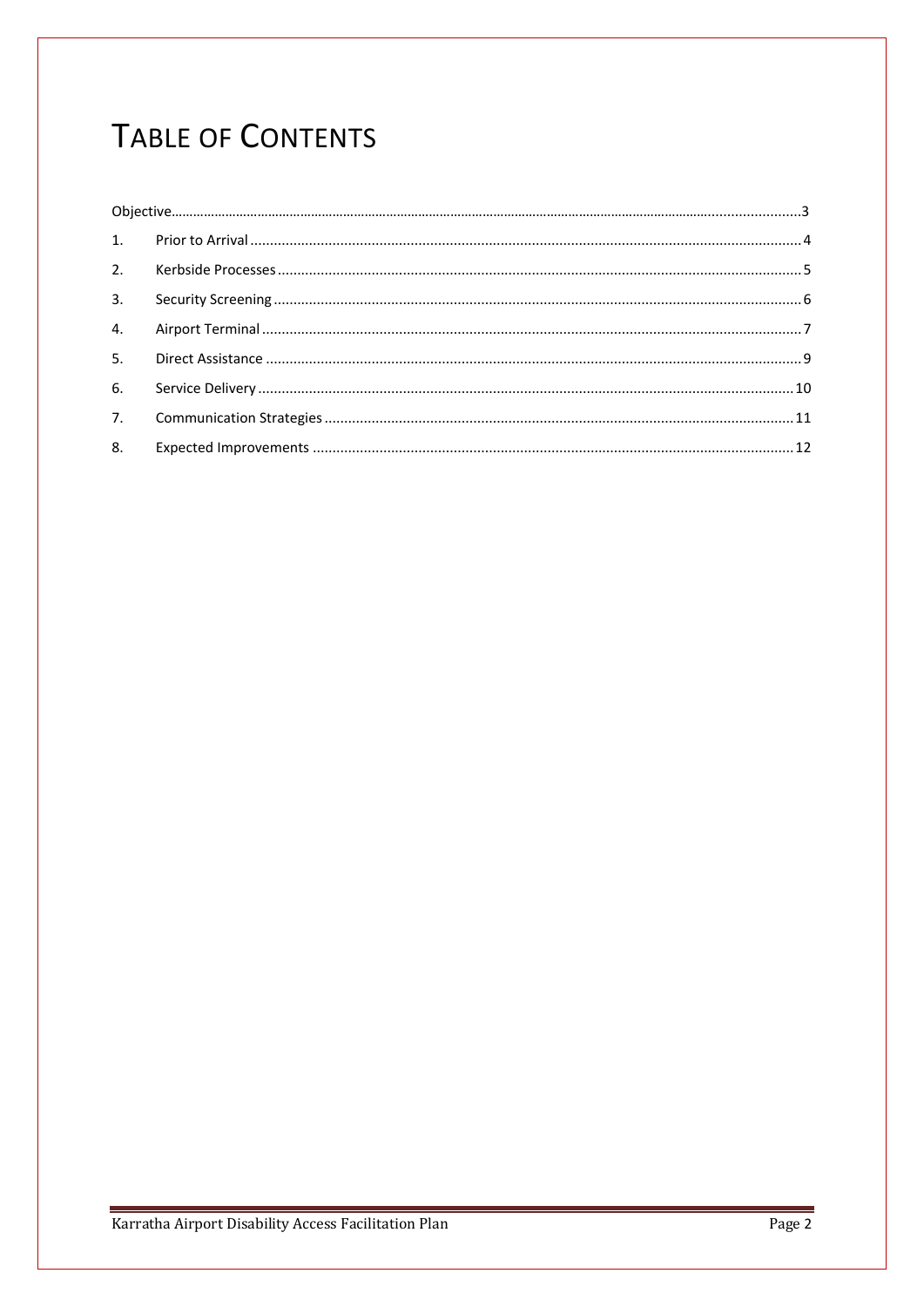# **OBJECTIVE**

The primary purpose of the Disability Access Facilitation Plan is to advise passengers with disabilities of:

- The service measures the City of Karratha will take to ensure access to Karratha Airport for passengers with disabilities, and
- How passengers with a disability can assist Karratha Airport to be best placed to provide an appropriate service, through the provision of information prior to travel
- Future enhancements to the provision of services for people with disabilities that are planned for Karratha Airport by the City of Karratha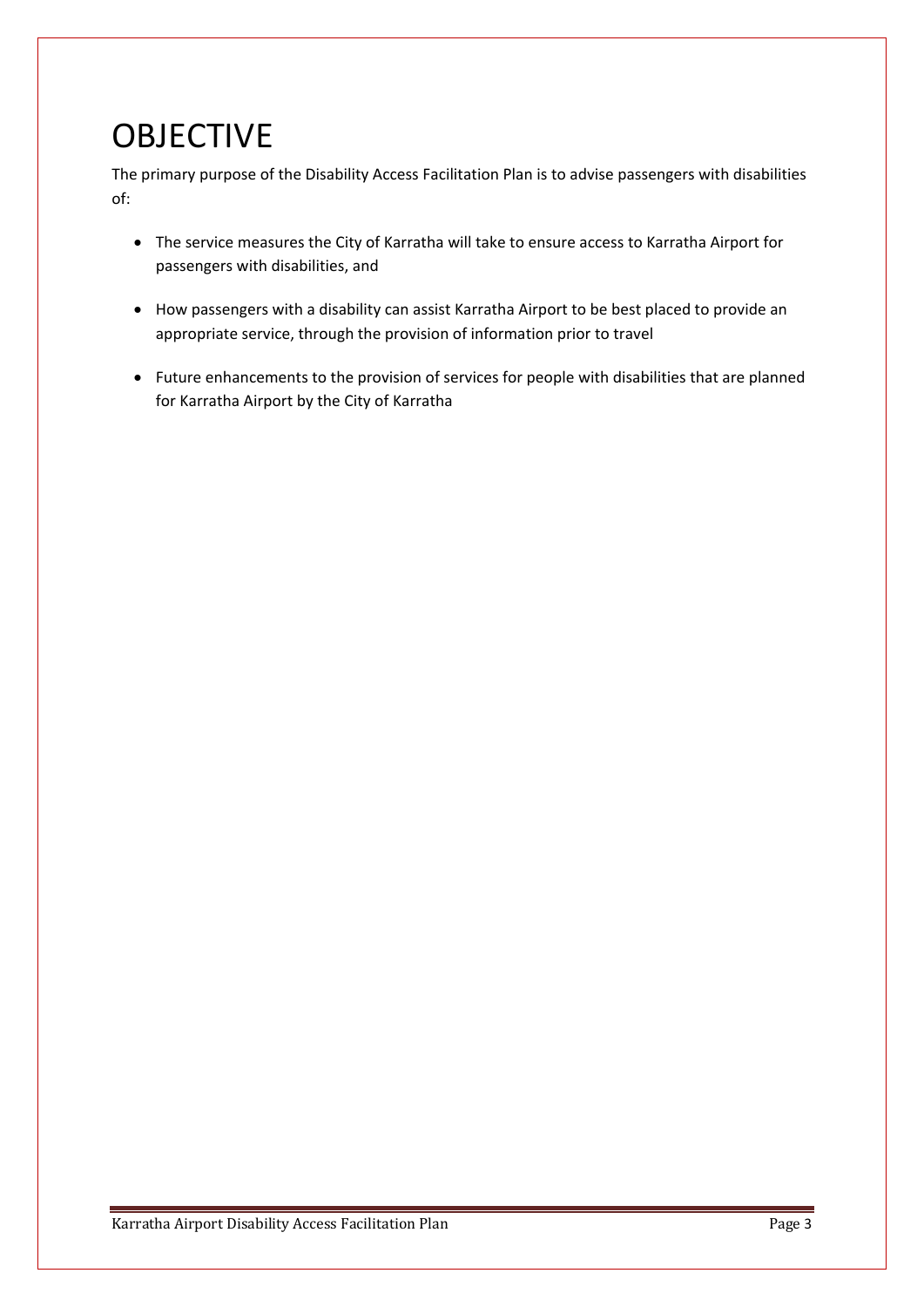# <span id="page-3-0"></span>1. Prior to Arrival

Passengers are requested, at the time of booking, to advise the airline or travel agent of any disability or special needs assistance required at the airport. The airline or agent will then make arrangements to supply a wheelchair and/or lifting equipment to access the aircraft. If a guide dog is to travel, the airline requires prior notice to reserve appropriate seating arrangements in the aircraft.

At time of booking passengers are required to provide the airline with information related to any special medical needs or medical equipment which will be required to travel with the passenger e.g. oxygen cylinder.

Each airline has their own procedures in place for dealing with passengers with special needs and passengers are encouraged to contact the airline well before travel to ensure a smooth transition from the airport to embarking the aircraft and disembarking at the destination airport. The individual airlines Conditions of Carriage are also a good location for information regarding passenger assistance this can be found on your airlines respective website.

Contact details for the airlines serving Karratha Airport can be found on the City of Karratha website under the "Airport Services" tab.

[www.karrathaairport.com.au/airport-services](http://www.karrathaairport.com.au/airport-services)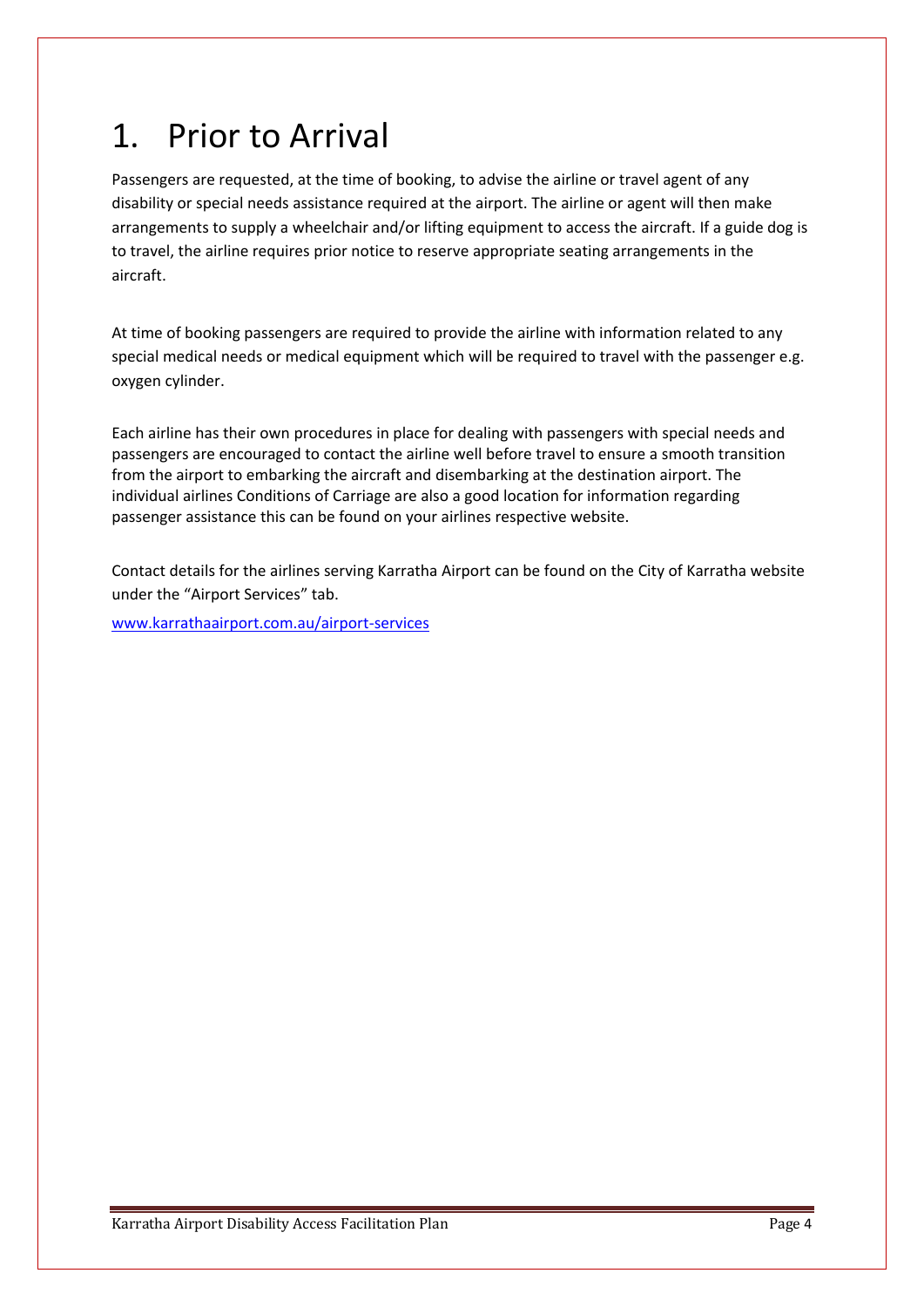# <span id="page-4-0"></span>2. KERBSIDE PROCESSES

For a range of safety and security reasons, passenger Drop-off and Pick-up areas have now been relocated to the Short Term Carpark. There are three dedicated disabled bays immediately adjacent to the terminal building within the short term car park.

A dedicated coaster bus and taxi lane is available in a dedicated drop off lane adjacent to the front of the terminal building.

A concourse area is provided and this includes access area suitable for wheelchairs with a graduated transition from roadside to kerbside.

Access to both the arrivals and departures areas of the terminal building is provided through double automatic doors.

Multiple car-parking bays are provided within the main short-term carpark closest to the terminal building. See the section "Expected Improvements" for further details in relation to car parking improvements.

Airline staff may be able to assist with direct assistance requirements for passengers with disabilities from kerbside to the terminal building. Accordingly, passengers are encouraged to make these arrangements directly with the airline they are travelling with.

Contact details for the airlines serving Karratha Airport can be found on the City of Karratha website under the "Airport Services" tab*. [www.karrathaairport.com.au/airport-services](http://www.karrathaairport.com.au/airport-services)*



Karratha Airport Disability Access Facilitation Plan **Page 5** and Page 5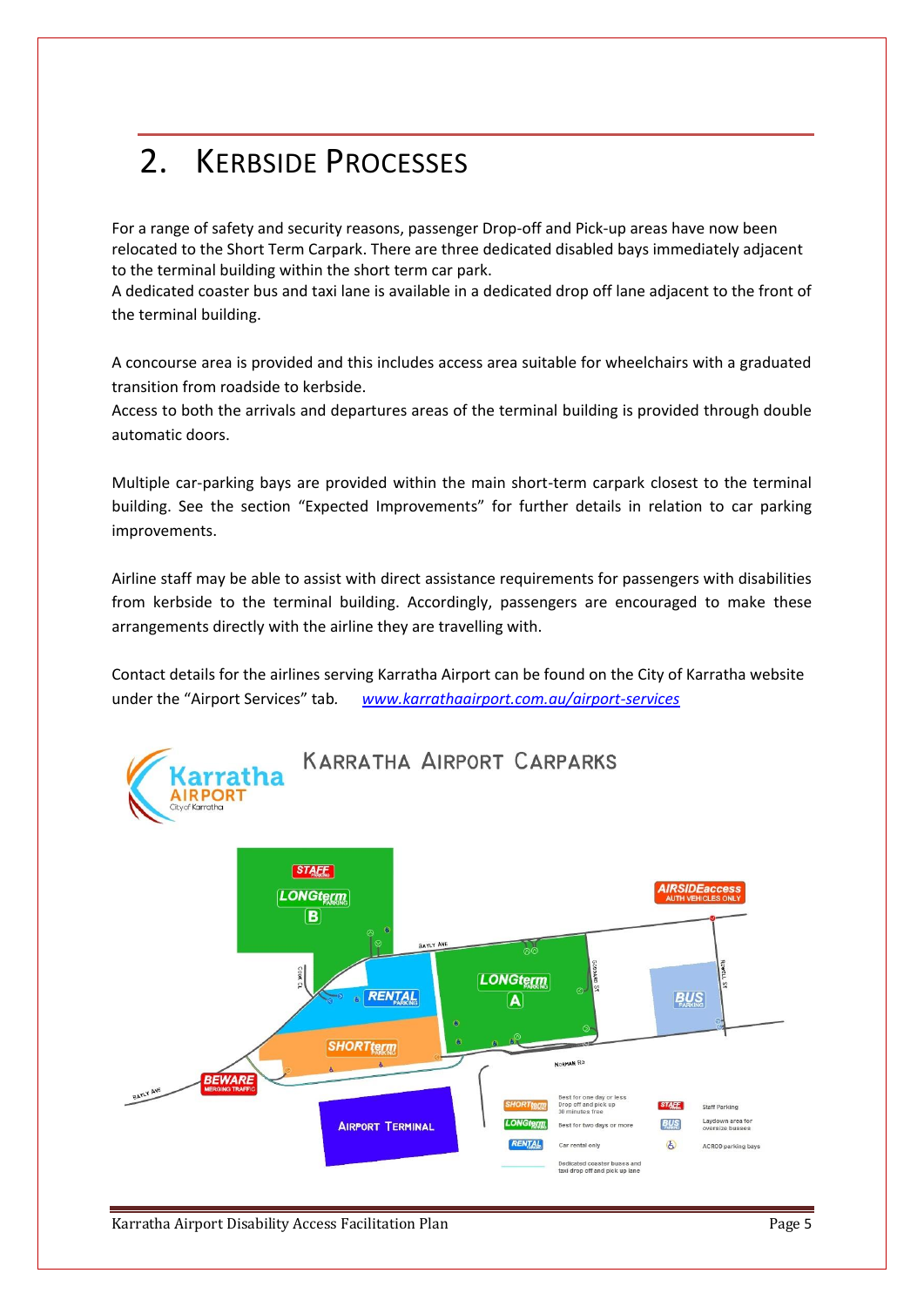# <span id="page-5-0"></span>3. SECURITY SCREENING

To ensure a smooth and hassle free security screening experience it is essential all passengers are aware of the requirements of security screening personal.

Security screening personnel undergo training in assisting passengers and visitors with the security screening process. The training is in accordance with the Screening Practice Guidelines issued by the Office of Transport Security and ensures that the needs of all patrons are handled appropriately, whilst maintaining the integrity of the security processes.

The below is a summary of general advice of some of the security related enquires asked at the airport security screening point:

| <b>Medical Implants</b>  | Passengers are to advise the screening officer of their condition and<br>can request separate screening to avoid passing through any<br>machines that may affect their condition;                                                                                  |
|--------------------------|--------------------------------------------------------------------------------------------------------------------------------------------------------------------------------------------------------------------------------------------------------------------|
| <b>Prostheses</b>        | Passengers should advise the screening officer of their condition and<br>can request separate screening to avoid passing through a metal<br>detector;                                                                                                              |
| <b>Walking Aids</b>      | All walking aids must be screened and therefore may require X-Ray<br>and/or other security checks;                                                                                                                                                                 |
| <b>Wheelchairs</b>       | Security staff are familiar with limited mobility passengers requiring<br>assistance at the Security Screening Point. It is required that patrons<br>in wheelchairs submit to screening by way of a "pat down" search by<br>a security officer of the same gender. |
| <b>Prams / Strollers</b> | These items must be screened prior to being allowed through the<br>Security Screening Point. Passengers should contact their airline or<br>travel agent to confirm the security conditions or requirements applicable to<br>these items.                           |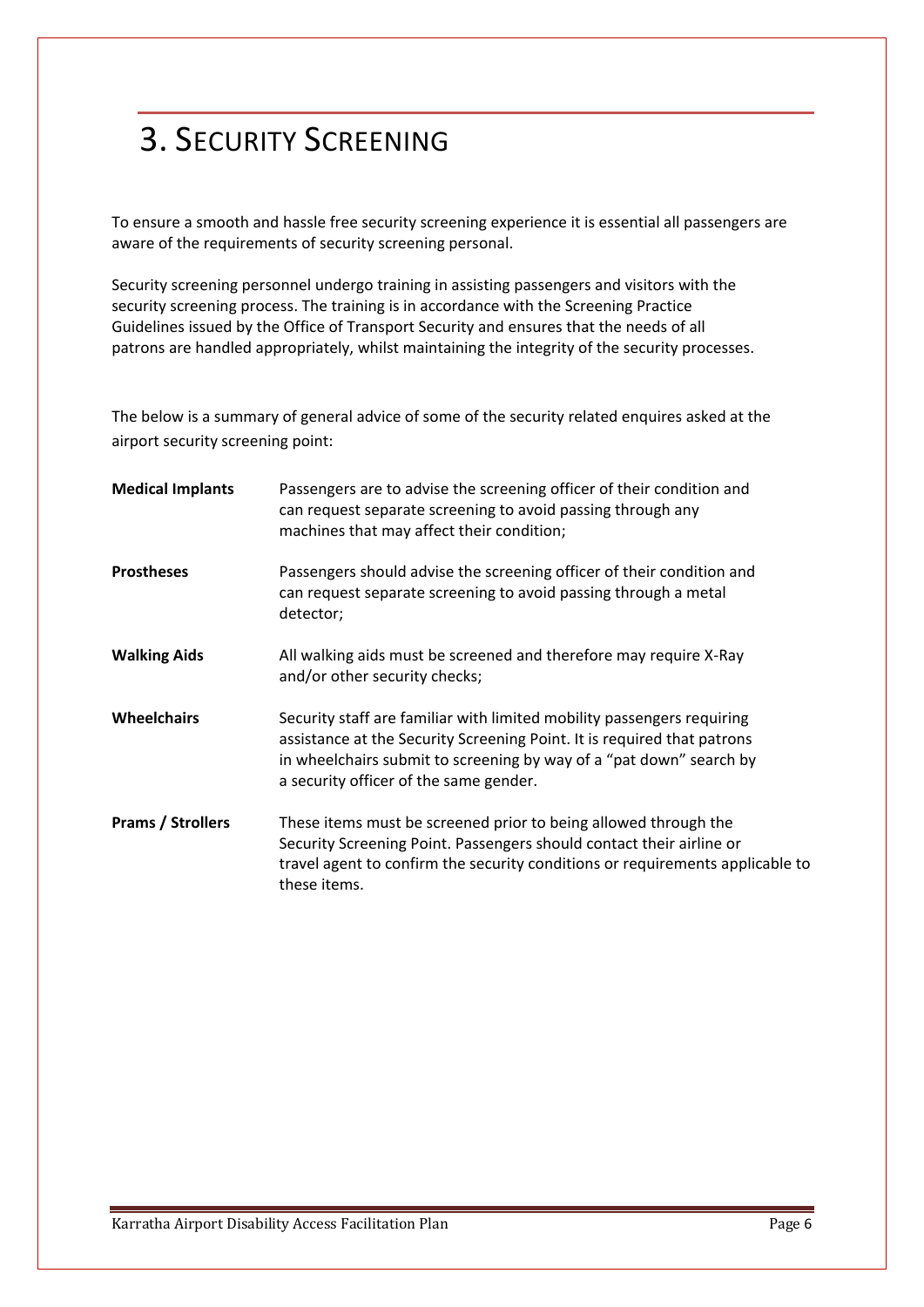

### <span id="page-6-0"></span>4. AIRPORT TERMINAL

Access to both the arrivals and departures areas of the terminal building is provided through double automatic doors. Access to the airline check-in counters from that point is on one level and accessible with a wheelchair.

Disabled toilets are located throughout the terminal building. There is a disabled toilet located opposite security screening, right of the check-in counters. In addition, a disabled toilet is located opposite the arrivals baggage collection belt number 2.

A further disabled toilet is located within the departure lounge opposite the lift to level 2.

Karratha airport terminal has two tactile floor surface indicators, these are located at the top and bottom of the main stair case in the departures lounge.

Please refer to the section "Expected Improvements" for further details in relation to the installation of tactile indicators in the expanded carpark area.

Announcements relating to flight boarding are made over a Public Address speaker system throughout the terminal building. In addition, the terminal building is equipped with multiple FIDS (Flight Information Display System) screens displaying real-time flight arrival and departure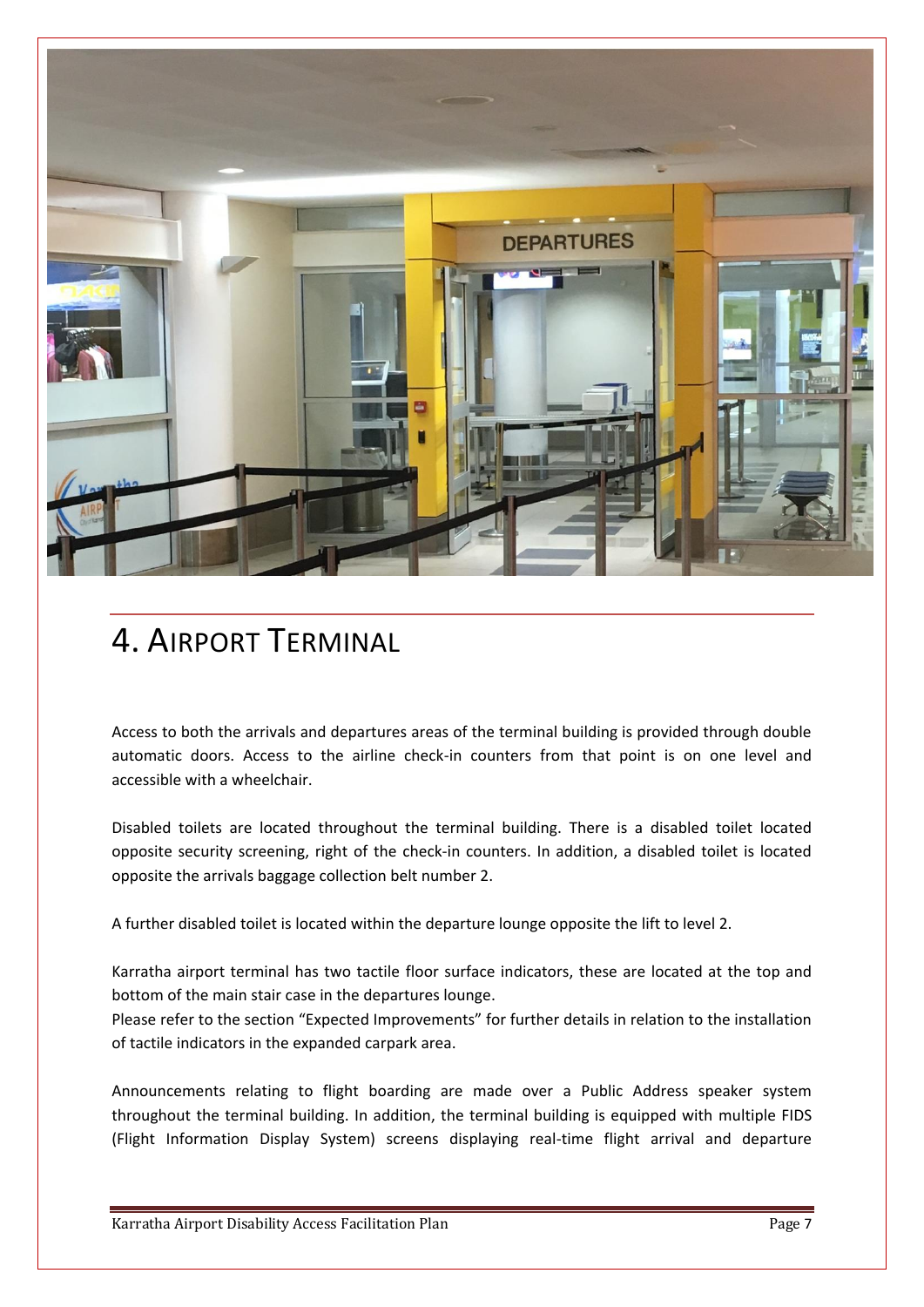information. This information is also streamed live to the airport website and can be accessed directly at [www.karrathaairport.com.au](http://www.karrathaairport.com.au/)

Assistance animals are permitted within the terminal building. Passengers travelling with a guide dog are encouraged to provide this information to the airline when making a booking to allow for appropriate seating arrangements.

An Automatic Emergency Defibrillator (AED) is located in the Security Screening area within the terminal building.

When arriving at Karratha Airport, passengers should follow the 'Arrivals' signage to the baggage carousels. If you require a wheelchair or other assistance on arrival, please contact your airline prior to your flight.

Oversize luggage can be claimed from the designated area at the western end of the terminal adjacent to each baggage carousel. All enquiries relating to luggage should be directed to the airline check-in desk, located at the eastern end of the terminal.

A floor plan of the terminal building and an evacuation plan of the terminal is attached to this plan. In the case of an emergency, designated fire wardens will provide emergency instructions. To ensure safety, passengers are required to follow instructions.



#### *Karratha Airport terminal floor plan*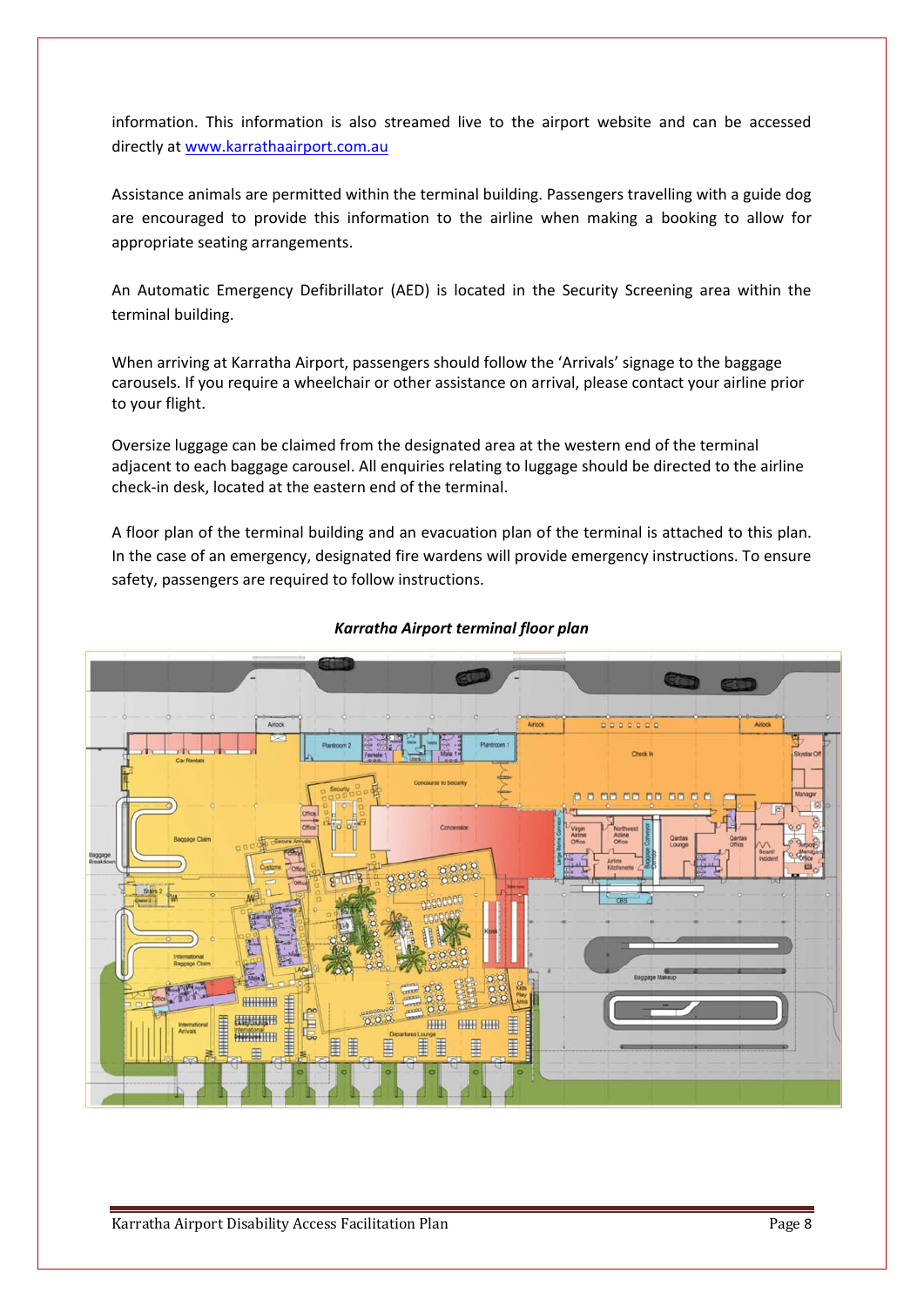

*Karratha Airport terminal emergency evacuation plan*

### <span id="page-8-0"></span>5. DIRECT ASSISTANCE

The Karratha Airport office is staffed between the hours of 0700-1700 Monday – Friday, this is located left of the check-in counters at the eastern end of the terminal building.

For direct assistance requirements, these will need to be arranged with the relevant airline.

Contact details for the airlines serving Karratha Airport can be found on the City of Karratha website under the "Airport Services" tab*. [www.karrathaairport.com.au/airport-services](http://www.karrathaairport.com.au/airport-services)*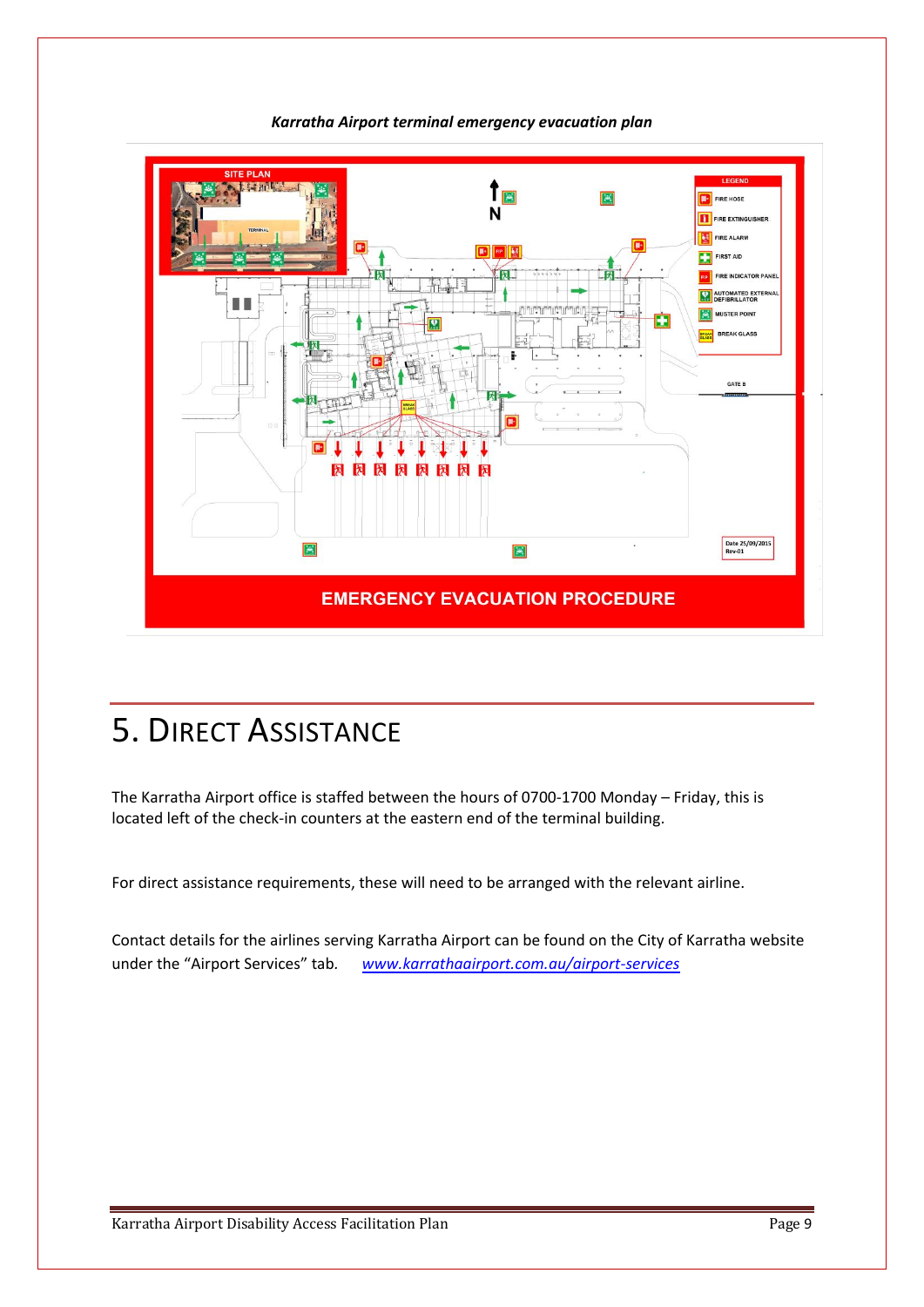# <span id="page-9-0"></span>6. SERVICE DELIVERY

#### **Security Environment**

Karratha Airport is a security controlled airport and operates under the guidance of a Transport Security Programme, endorsed by the Office of Transport Security. If a heightened threat level is applied to Karratha Airport, or the aviation industry is a whole, this may lead to a reduction in the level of service available to disabled person/s utilising the airport facility.

#### **Consultation**

The local disability advocacy groups are encouraged to provide information regarding any concerns which are disclosed to them regarding travel through Karratha Airport.

#### **Performance Monitoring**

Any concerns regarding the content of this plan, or the level of disability access provided at Karratha Airport, should be communicated to Airport Management. These concerns will be dealt with in a timely manner, and where appropriate involve consultation between the City of Karratha and other parties, such as airlines.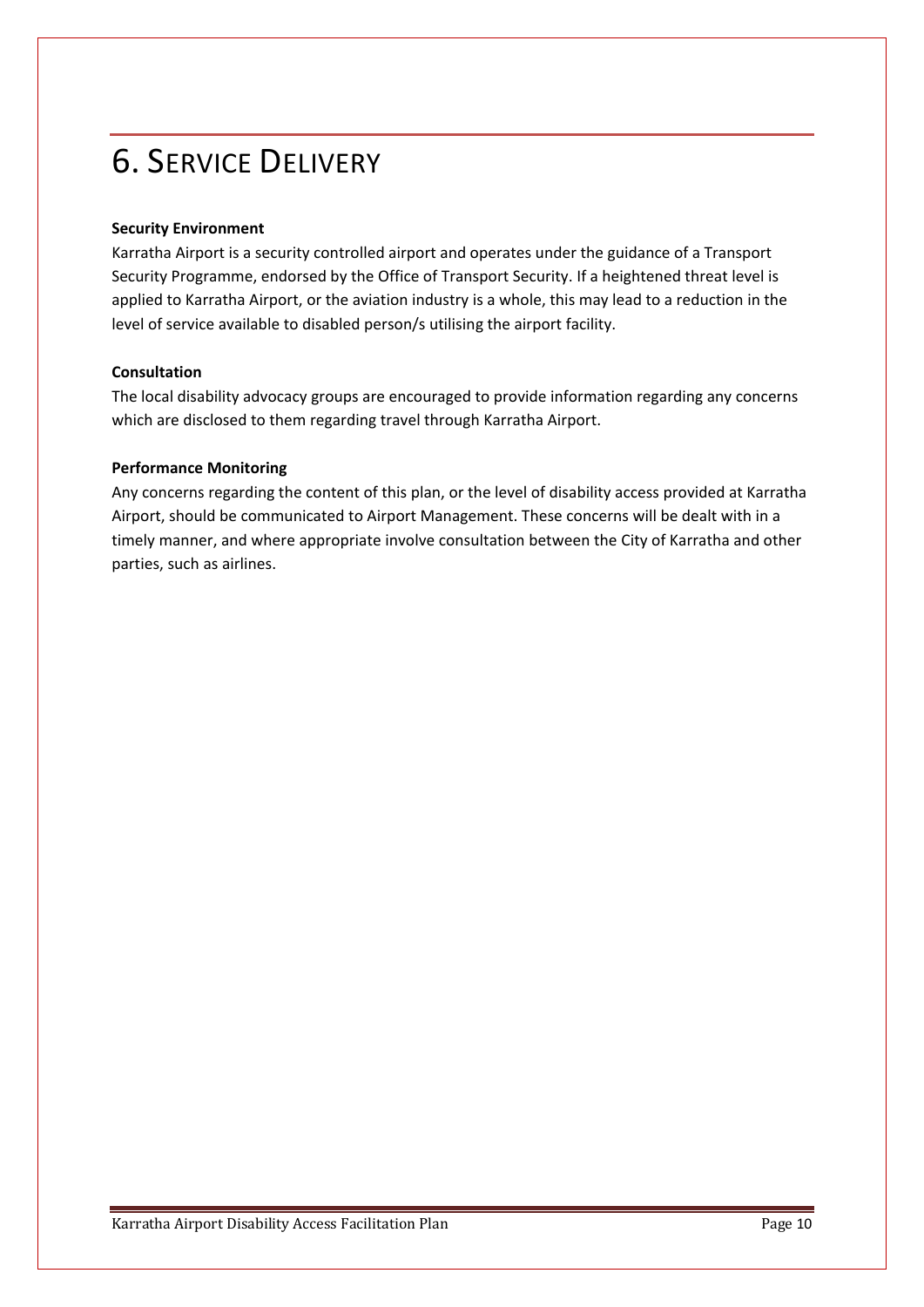## <span id="page-10-0"></span>7. COMMUNICATION STRATEGIES

Feedback and complaints should be relayed directly to Airport Management, in order to efficiently resolve any issues.

#### **Airport Office Contact Details :**

Ph : (08) 9186 8508

Fax : (08) 9144 4972

\*Please note that airport staff are on-site Monday-Friday 0700-1700

Alternatively, feedback and complaints can be logged via the City of Karratha website at;

[http://www.karratha.wa.gov.au](http://www.karratha.wa.gov.au/)

To view our list of Frequently Asked Questions in regards to the Karratha Airport please visit the below link on our Karratha Airport website:

<http://www.karrathaairport.com.au/faq>